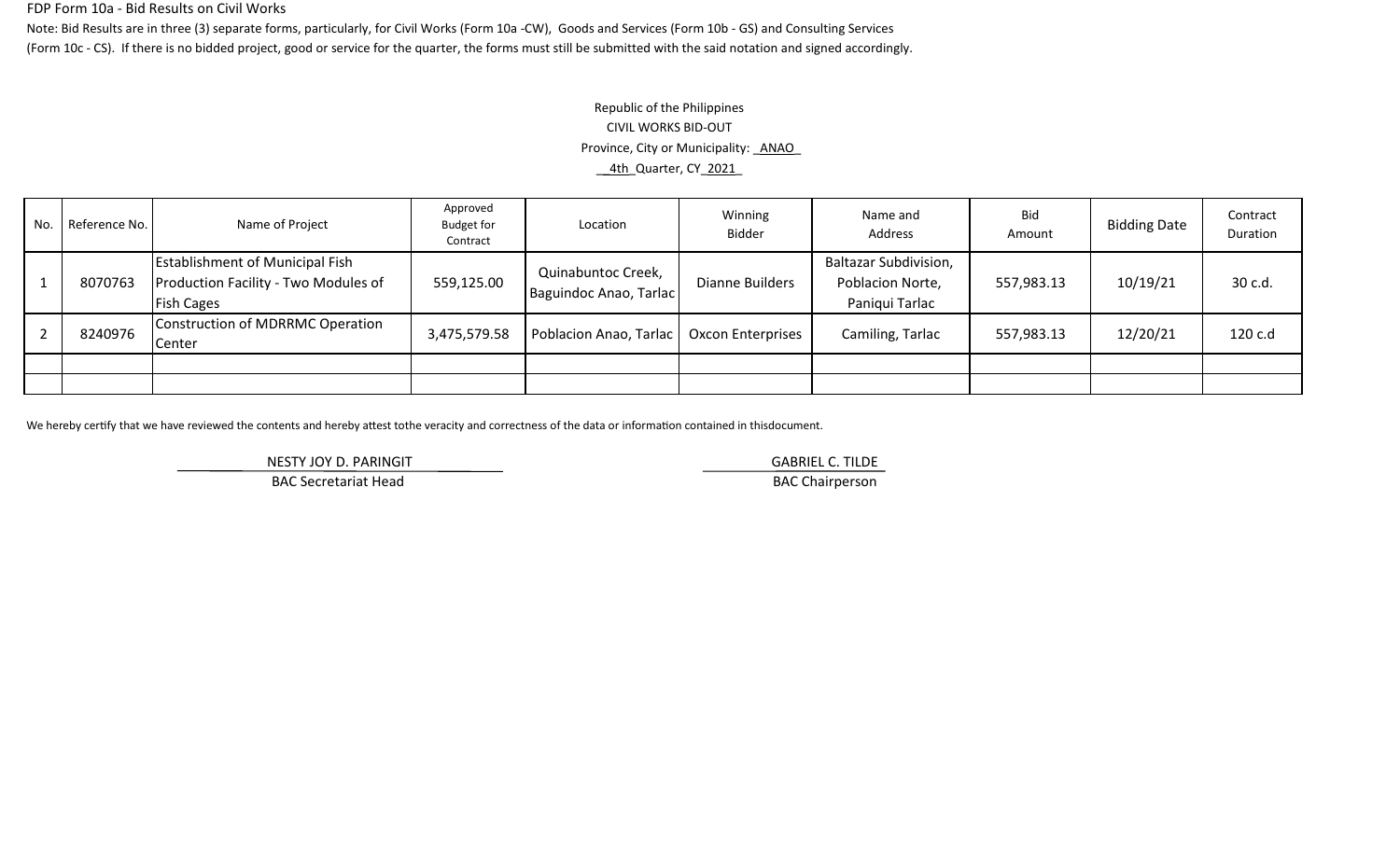FDP Form 10b - Bid Results on Goods and Services

Note: Bid Results are in three (3) separate forms, particularly, for Civil Works (Form 10a -CW), Goods and Services (Form 10b - GS) and Consulting Services (Form 10c - CS). If there is no bidded project, good or service for the quarter, the forms must still be submitted with the said notation and signed accordingly.

### Republic of Philippines GOODS AND SERVICES BID-OUT

### Province, City or Municipality: \_\_\_\_\_\_ ANAO \_\_4th\_\_ Quarter, CY\_2021

| Reference<br>No. | Item Description                                                                                                   | Approved Budget for<br>Contract | <b>Winning Bidder</b>                                  | Name and Address Of<br><b>Bidder</b>                                | <b>Bid Amount</b> | Date of Bidding |
|------------------|--------------------------------------------------------------------------------------------------------------------|---------------------------------|--------------------------------------------------------|---------------------------------------------------------------------|-------------------|-----------------|
| 8080365          | Supplementary<br>Feeding Program in<br>Day Care                                                                    | 689,400.00                      | Waltermart<br>Supermarket Inc.                         | #8001-A Waltermart<br><b>Building</b><br>North EDSA, Quezon<br>City | 688,940.40        | 10/22/2021      |
| 8231942          | Purchase of Ham for<br>the General Assembly<br>of Senior Citizens and<br>Pamaskong Handog<br>Para kay Lolo at Lola | 467,500.00                      | Waltermart<br>Supermarket Inc.                         | #8001-A Waltermart<br><b>Building</b><br>North EDSA, Quezon<br>City | 459,000.00        | 12/2/2021       |
| 7977685          | Purchase of Farm<br>Machineries and Tools                                                                          | 500,000.00                      | I.G. Bernal<br>Agricultural<br><b>Supplies Trading</b> | Poblacion Anao, Tarlac                                              | 498,448.00        | 12/14/2021      |
|                  |                                                                                                                    |                                 |                                                        |                                                                     |                   |                 |
|                  |                                                                                                                    |                                 |                                                        |                                                                     |                   |                 |

We hereby certify that we have reviewed the contents and hereby attest tothe veracity and correctness of the data or information contained in thisdocument.

NESTY JOY D. PARINGIT **GABRIEL C. TILDE** 

BAC Secretariat Head BAC Chairperson